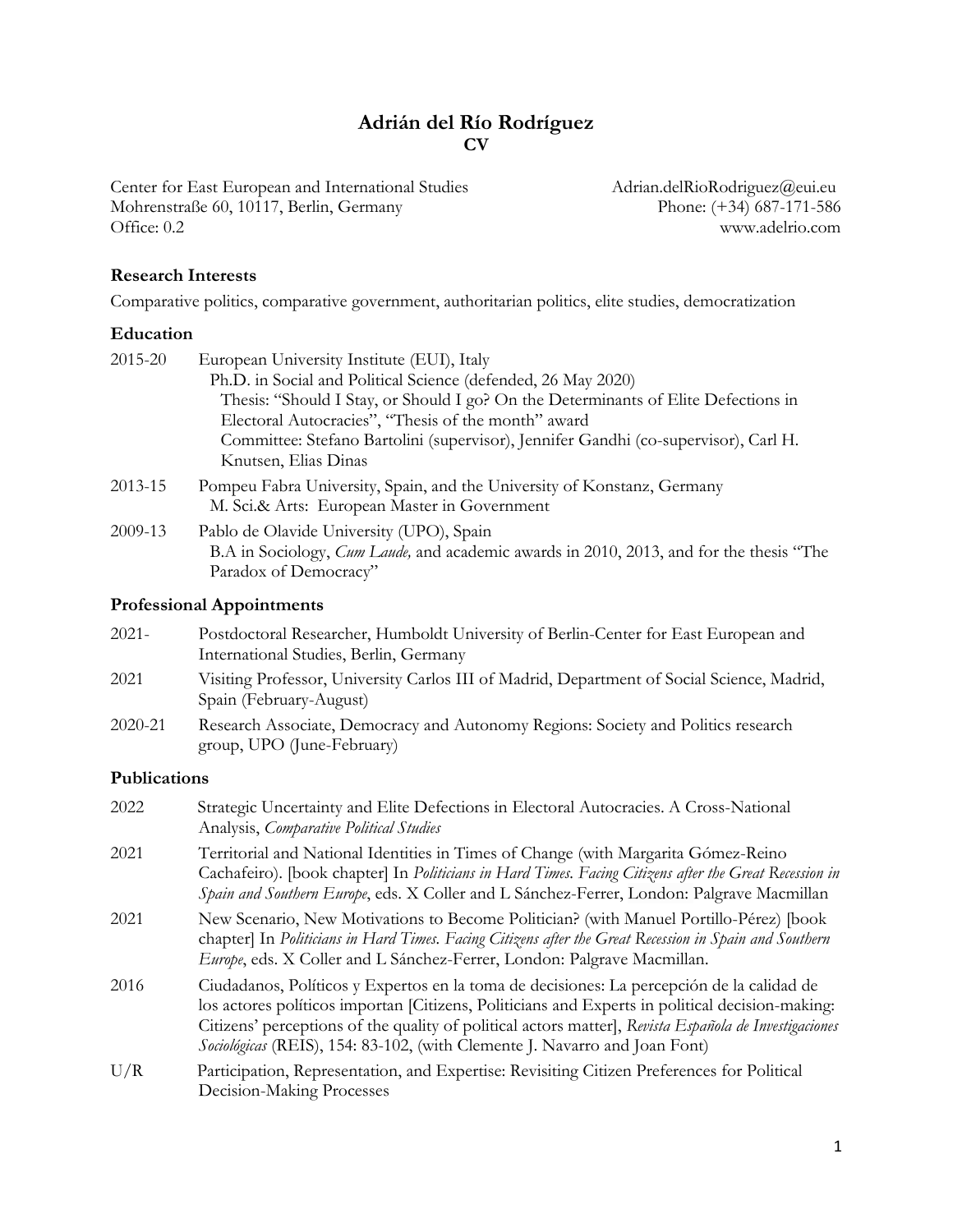U/R Business as usual? The Value of Political Connections under Regime Change. Evidence from Malaysia (with Jennifer Gandhi and Allison Cuttner)

## **Working Papers**

A New Dataset for the Study of Elite Defections in Electoral Autocracies (updating it)

Office Insecurity and How Elites Defect: Evidence from Yeltsin's Russia

Elite Divisions, Autocratic Party Origins, and Democratic Transitions (with Masaaki Higashijima)

Channeling Unrest? Opposition Coordination in Authoritarian Elections. Evidence from 2021 Smart Voting Strategy in Russia (with Galina Selivanova)

# **Work in Progress**

- 2020-22 Turncoat Politics. The Origin and Consequences of Defections from the Ruling Elite in Electoral Autocracies [book manuscript in progress]
- 2021-22 Education Indoctrination Dataset (PI: Carl H Knutsen, University of Oslo)
- 2020-23 Research affiliate of the "Democracy under Threat: How Education can Save it" project (PI: Anja Neundorf, University of Glasgow)
- 2020-23 Research affiliate of the "The Construction of Political Consensus in Multiparty Politics" project (PI: Xavier Coller, National Distance Education University)

# **Dissemination Articles and Media Appearances**

¿El Principio del fin? Fisuras dentro del aparato mediático del Kremlin, El País, Agenda Pública (19.03.2022)

Invasión de Ukrania y los oligarcas rusos, entrevista en el programa Valors al'alça, Radio Matarò (13.04.2022)

# **Academic Awards and Scholarships**

| 2022    | "Juan de la Cierva-Formación Postdoctoral Fellowship," Spanish Ministry of Science and<br>Innovation; fully-funded two-year scholarship [rejected]                 |
|---------|--------------------------------------------------------------------------------------------------------------------------------------------------------------------|
| 2021-23 | "Humboldt Postdoctoral Research Fellowship," Humboldt Foundation; Fully-funded 16-<br>month scholarship                                                            |
| 2021    | "Grant of the University Research Program" for a research stay at Uppsala University,<br>Sweden, granted by University Carlos III of Madrid.                       |
| 2021    | "Teaching Distinction," University Carlos III of Madrid<br>Awarded to professors who obtained high teaching evaluations                                            |
| 2020    | "Thesis of the Month," Department of Social and Political Science, EUI.<br>Awarded to one recipient based on the thesis's excellence and potential impact          |
| 2019    | "Peter Mair Travel Award," European Politics and Society section of American Political<br>Science Association (APSA)                                               |
| 2017    | "Institute for Qualitative and Multi-Method Research Scholarship," covering tuition and<br>expenses                                                                |
| 2017    | "Exchange program University of Wisconsin-Madison - EUI," covering tuition                                                                                         |
| 2015-19 | "Salvador Madariaga Scholarship," EUI and the Spanish Ministry of Education; Fully-<br>funded four-year scholarship for Ph.D. in Social and Political Science, EUI |
| 2015    | "Academic Excellence Award in Sociology," Unicaja and the Social Science and<br>Environmental Andalusia Academy; awarded to one recipient in Andalusia, Spain      |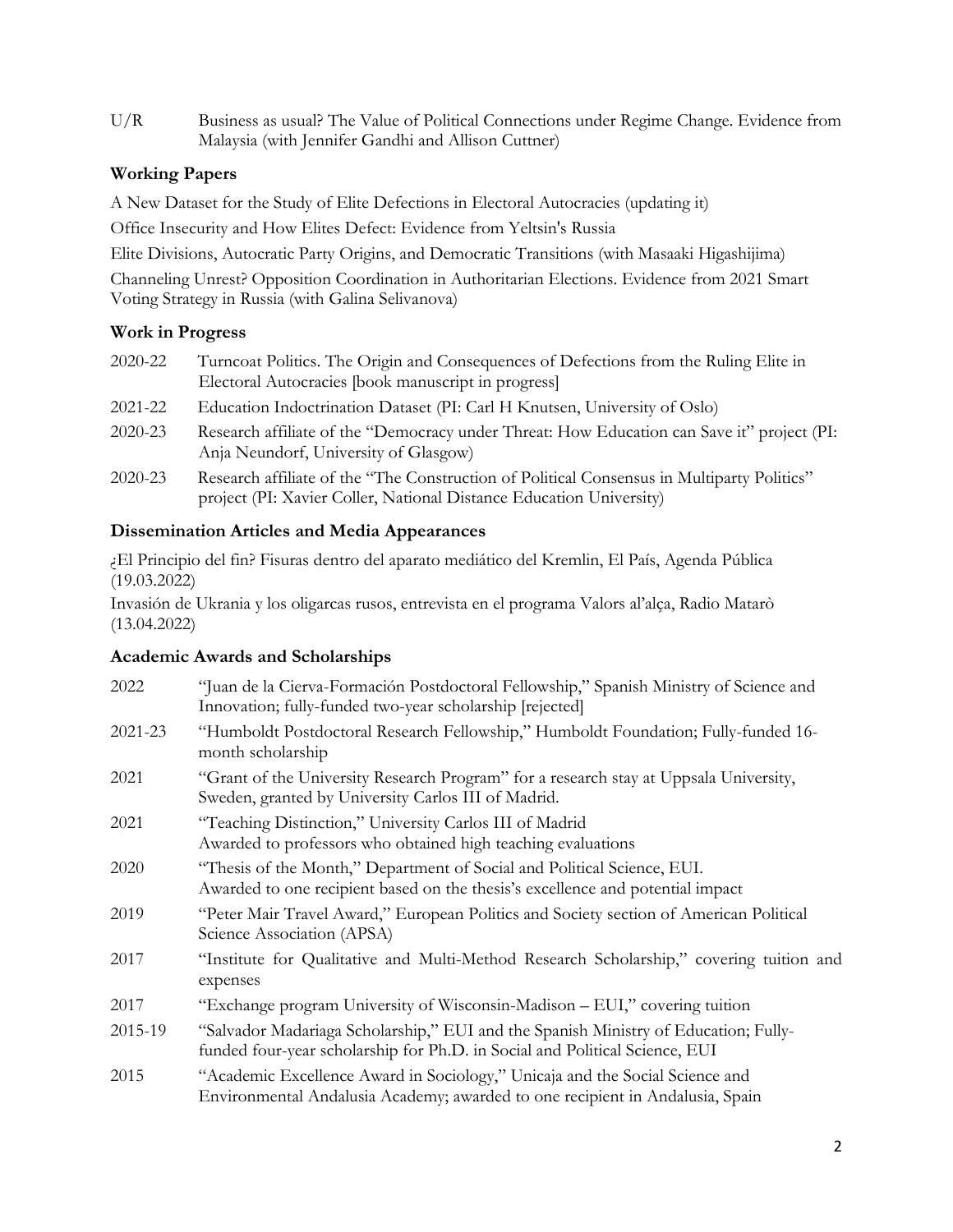- 2010, 2014 "Academic Excellence Award in BA Sociology," UPO
- 2013 "Academic Excellence Award," Catalunya Caixa, awarded to one recipient in Spain study in the Dept. Political and Social Science at the Pompeu Fabra University
- 2013-14 "Young Research Fellowship," Spanish Association of Political Science and Public Administration
- 2013 "First Finalist in the 5th Annual Innovative Business Project Ideas Competition," UPO
- 2009-13 "University Scholarship," Spanish Ministry of Education; awarded to students from lowincome families to cover expenses of B.A. studies

#### **Selected Conference Participation**

- 2022 Paper presenter at the "Emergence, Life and Demise of Autocratic Regimes" Workshop, Norwegian Institute at Athens, Greece
- 2021 Paper presenter at the Research Seminar, Dept. of Government, Uppsala University, Sweden
- 2021 Paper presenter on the panel "Election Timing and Government Survival: Reactions from Ruling Elites, Opposition Parties, and Voters" at the 6th World Congress of Political Science, Lisbon, Portugal.
- 2020 Paper presenter on the panel "'Who change Parties, When, and Why: Party Switching in Developing and Developed Countries." ECPR conference, Online
- 2019 Organizer, Chair, and Paper presenter on the panel "Weakening Autocracies: Internal and External Opposition Forces in Dictatorships," APSA, Washington DC, United States
- 2018 Paper presenter at the conference "Regimes and Societies in Conflict: Eastern Europe and Russia since 1956," organized by the British Association of East European Studies (BASEES), Uppsala, Sweden
- 2018 Paper presenter at the conference "Democracy and Democratization," organized by Società italiana de scienza politica, Turin, Italy
- 2018 Organizer and Paper presenter at the conference "On Authoritarian Power-Sharing," EUI
- 2016 Organizer and Paper presenter at the conference "Elections in Autocracy," EUI
- 2013 Paper presenter at the conference "Politics in a Time of Uncertainty," organized by Asociación Española de Ciencias Políticas y de la Administración, Spain

### **Professional Experience**

- 2021- Senior Research assistant in the "Emergence, Life and Demise of Autocratic Regimes," University of Oslo (PI: Carl H Knutsen)
- 2018, 2019 Trainer in the workshop "Data Management in R: Tricks to Shape your Data Efficiently," EUI
- 2016 Trainer in the workshop "Introduction to Data management and Analysis in R," EUI
- 2016 Teaching Assistant in the workshop "Introduction to Data Analysis in R," EUI
- 2016-18 Tutor in Research Design, Quantitative Methods and Techniques, yearly fixed-term contract (2016-2017 and 2017-2018) at the Methods and Data Clinic, EUI
- 2015-17 R tutor at the EUI, yearly fixed-term contract (2015-2016 and 2016-2017)
- 2014-15 Erasmus-Internship, Assistant researcher in the Dept. of Political Science and Public Administration at the University of Konstanz (supervisor, Peter Selb)
- 2013-14 Founder and active partner of the cooperative "ISI, Investigación Social Integral s. coop." (CIF: F 90084054)